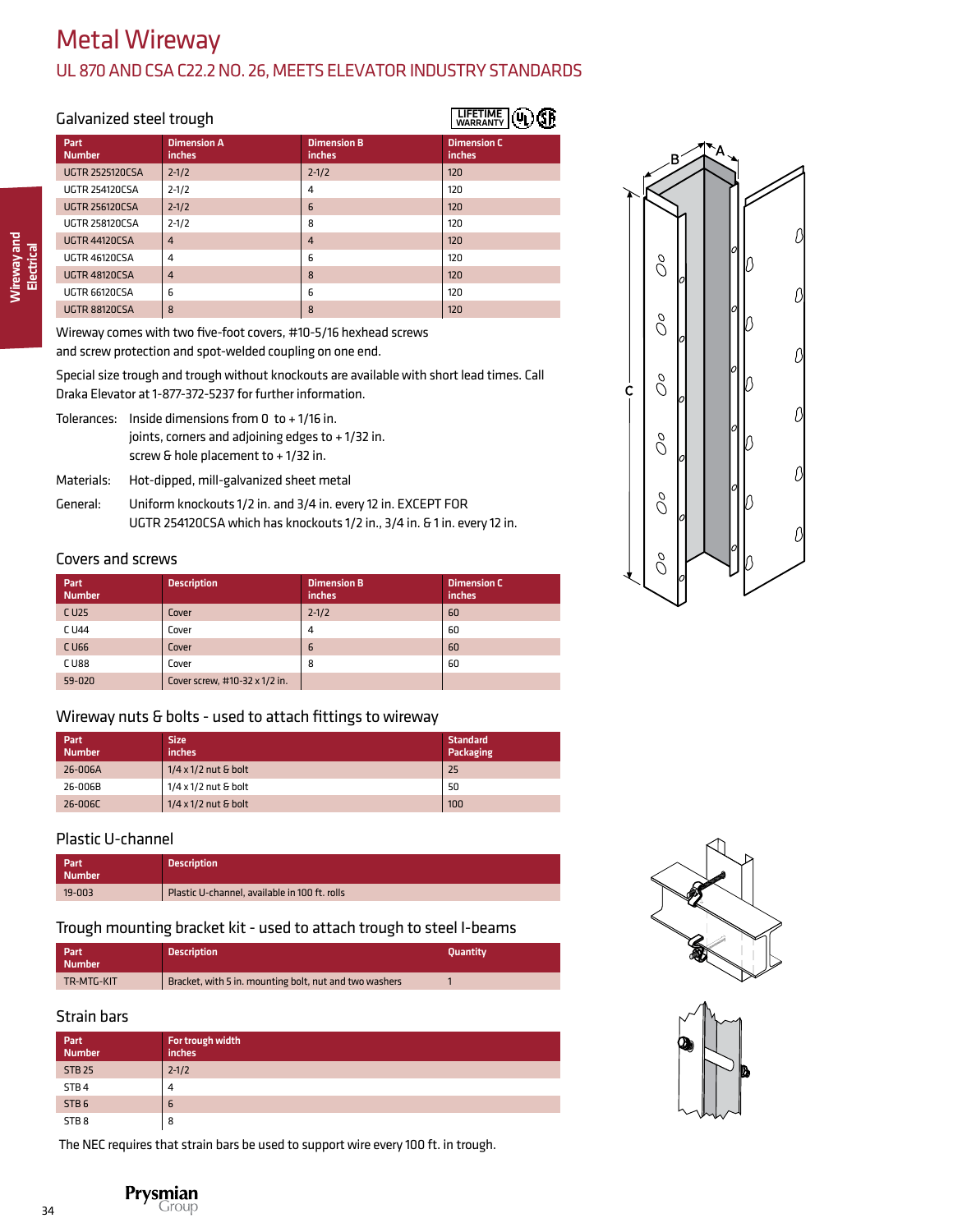#### 90° elbows/Type C

| Part<br><b>Number</b> | <b>Dimension A</b><br><i>inches</i> | <b>Dimension B</b><br>inches | For use with Trough P/N |
|-----------------------|-------------------------------------|------------------------------|-------------------------|
| <b>UL90 2525CSA</b>   | $2 - 1/2$                           | $2 - 1/2$                    | <b>UGTR 2525120CSA</b>  |
| <b>UL90 254CSA</b>    | $2 - 1/2$                           | 4                            | <b>UGTR 254120CSA</b>   |
| <b>UL90 256CSA</b>    | $2 - 1/2$                           | 6                            | <b>UGTR 256120CSA</b>   |
| <b>UL90 258CSA</b>    | $2 - 1/2$                           | 8                            | <b>UGTR 258120CSA</b>   |
| <b>UL90 44CSA</b>     | $\overline{4}$                      | 4                            | <b>UGTR 44120CSA</b>    |
| <b>UL90 46CSA</b>     | 4                                   | 6                            | <b>UGTR 46120CSA</b>    |
| <b>UL9048CSA</b>      | $\overline{4}$                      | 8                            | <b>UGTR 48120CSA</b>    |
| UL90 66CSA            | 6                                   | 6                            | UGTR 66120CSA           |
| <b>UL9088CSA</b>      | 8                                   | 8                            | <b>UGTR 88120CSA</b>    |

#### 90° elbows/Type D

| 90° elbows/Type D     | <b>LIFETIME</b><br><b>WARRANTY</b>  |                              |                         |
|-----------------------|-------------------------------------|------------------------------|-------------------------|
| Part<br><b>Number</b> | <b>Dimension A</b><br><i>inches</i> | <b>Dimension B</b><br>inches | For use with Trough P/N |
| <b>UL90 425CSA</b>    | $2 - 1/2$                           | 4                            | <b>UGTR 254120CSA</b>   |
| <b>UL90 625CSA</b>    | $2 - 1/2$                           | 6                            | <b>UGTR 256120CSA</b>   |
| <b>UL90 825CSA</b>    | $2 - 1/2$                           | 8                            | <b>UGTR 258120CSA</b>   |
| UL90 64CSA            | 4                                   | 6                            | <b>UGTR 46120CSA</b>    |
| <b>UL90 84CSA</b>     | 4                                   | 8                            | <b>UGTR 48120CSA</b>    |

#### 45° elbows/Type C

| 45° elbows/Type C     |                              |                              | <b>LIFETIME</b><br><b>WARRANTY</b> |
|-----------------------|------------------------------|------------------------------|------------------------------------|
| Part<br><b>Number</b> | <b>Dimension A</b><br>inches | <b>Dimension B</b><br>inches | For use with Trough P/N            |
| <b>UL45 2525CSA</b>   | $2 - 1/2$                    | $2 - 1/2$                    | <b>UGTR 2525120CSA</b>             |
| <b>UL45 254CSA</b>    | $2 - 1/2$                    | 4                            | <b>UGTR 254120CSA</b>              |
| <b>UL45 256CSA</b>    | $2 - 1/2$                    | 6                            | <b>UGTR 256120CSA</b>              |
| <b>UL45 258CSA</b>    | $2 - 1/2$                    | 8                            | <b>UGTR 258120CSA</b>              |
| <b>UL45 44CSA</b>     | $\overline{4}$               | 4                            | <b>UGTR 44120CSA</b>               |
| <b>UL4546CSA</b>      | 4                            | 6                            | <b>UGTR 46120CSA</b>               |
| <b>UL45 48CSA</b>     | $\overline{4}$               | 8                            | <b>UGTR 48120CSA</b>               |
| <b>UL45 66CSA</b>     | 6                            | 6                            | UGTR 66120CSA                      |
| <b>UL45 88CSA</b>     | 8                            | 8                            | <b>UGTR 88120CSA</b>               |

# 45° elbows/Type D

| 45° elbows/Type D     |                                     |                                     | <b>LIFETIME</b><br>WARRANTY |
|-----------------------|-------------------------------------|-------------------------------------|-----------------------------|
| Part<br><b>Number</b> | <b>Dimension A</b><br><i>inches</i> | <b>Dimension B</b><br><i>inches</i> | For use with Trough P/N     |
| <b>UL45 425CSA</b>    | $2 - 1/2$                           | $\overline{4}$                      | <b>UGTR 254120CSA</b>       |
| <b>UL45 625CSA</b>    | $2 - 1/2$                           | 6                                   | <b>UGTR 256120CSA</b>       |
| <b>UL45 825CSA</b>    | $2 - 1/2$                           | 8                                   | <b>UGTR 258120CSA</b>       |
| UL45 64CSA            | 4                                   | 6                                   | <b>UGTR 46120CSA</b>        |
| <b>UL45 84CSA</b>     | 4                                   | 8                                   | <b>UGTR 48120CSA</b>        |

Elbows come with #10-5/16 hexhead screws & screw protection.

Special size trough and trough without knockouts are available with short lead times. Call Draka Elevator at 1-877-372-5237 for further information.

- Tolerances: Inside dimensions from 0 to + 1/16 in. joints, corners and adjoining edges to + 1/32 in. screw & hole placement to + 1/32 in.
- Materials: Hot-dipped, mill-galvanized sheet metal
- General: Connector slots 3/4 x 1/4 in.

# LIFETIME WARRANTY







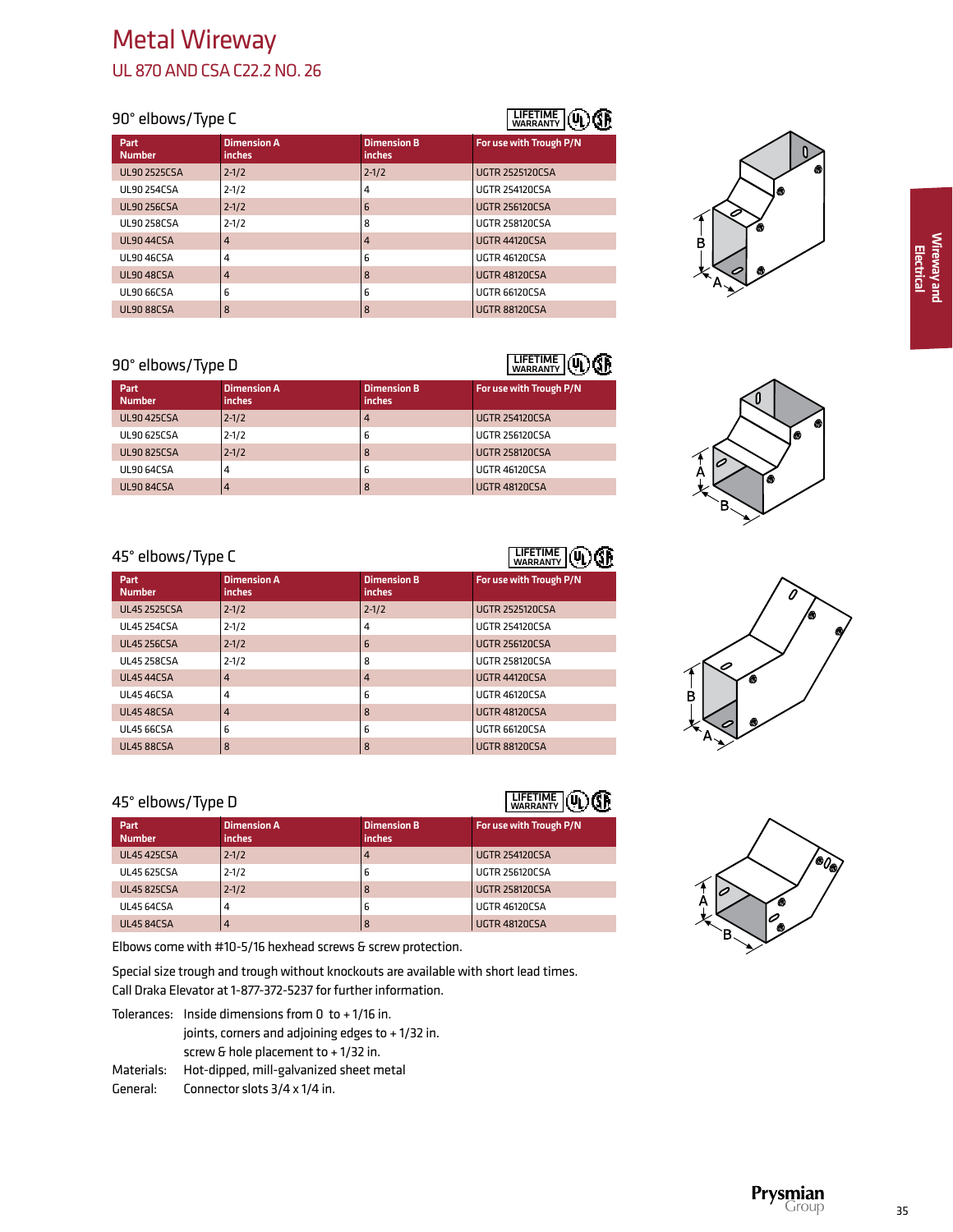| Tees/Type C |                       |                              |                              | WADDANTY (UL) (SP       |
|-------------|-----------------------|------------------------------|------------------------------|-------------------------|
|             | Part<br><b>Number</b> | <b>Dimension A</b><br>inches | <b>Dimension B</b><br>inches | For use with Trough P/N |
|             | <b>UTEE 2525CSA</b>   | $2 - 1/2$                    | $2 - 1/2$                    | <b>UGTR 2525120CSA</b>  |
|             | UTEE 254CSA           | $2 - 1/2$                    | 4                            | <b>UGTR 254120CSA</b>   |
|             | <b>UTEE 256CSA</b>    | $2 - 1/2$                    | 6                            | <b>UGTR 256120CSA</b>   |
|             | UTEE 258CSA           | $2 - 1/2$                    | 8                            | <b>UGTR 258120CSA</b>   |
|             | UTEE 44CSA            | 4                            | $\overline{4}$               | <b>UGTR 44120CSA</b>    |
|             | UTEE 46CSA            | 4                            | 6                            | <b>UGTR 46120CSA</b>    |
|             | UTEE 48CSA            | 4                            | 8                            | <b>UGTR 48120CSA</b>    |
|             | UTEE 66CSA            | 6                            | 6                            | UGTR 66120CSA           |
|             | UTEE 88CSA            | 8                            | 8                            | <b>UGTR 88120CSA</b>    |
|             |                       |                              |                              |                         |



#### Tees/Type D

**Part Dimension A** 

|                              | <b>LIFETIME</b> (V)     |
|------------------------------|-------------------------|
| <b>Dimension B</b><br>inches | For use with Trough P/N |
|                              | $ICTD$ $DE$ 4130 $CCA$  |

| <b>Number</b> | inches    | inches |                       |
|---------------|-----------|--------|-----------------------|
| UTEE 425CSA   | $2 - 1/2$ | 4      | <b>UGTR 254120CSA</b> |
| UTEE 625CSA   | $2 - 1/2$ | b      | <b>UGTR 256120CSA</b> |
| UTEE 825CSA   | $2 - 1/2$ | 8      | <b>UGTR 258120CSA</b> |
| UTEE 64CSA    | 4         | ь      | <b>UGTR 46120CSA</b>  |
| UTEE 84CSA    | 4         | 8      | <b>UGTR 48120CSA</b>  |
|               |           |        |                       |



# LIFETIME WARRANTY

LIFETIME L

Œ

| Part.<br><b>Number</b> | <b>Dimension A</b><br><i>inches</i> | <b>Dimension B</b><br>inches | For use with Trough P/N |
|------------------------|-------------------------------------|------------------------------|-------------------------|
| <b>UCRS 2525CSA</b>    | $2 - 1/2$                           | $2 - 1/2$                    | <b>UGTR 2525120CSA</b>  |
| UCRS 254CSA            | $2 - 1/2$                           | 4                            | <b>UGTR 254120CSA</b>   |
| UCRS 256CSA            | $2 - 1/2$                           | 6                            | <b>UGTR 256120CSA</b>   |
| UCRS 258CSA            | $2 - 1/2$                           | 8                            | <b>UGTR 258120CSA</b>   |
| UCRS 44CSA             | $\overline{4}$                      | $\overline{4}$               | <b>UGTR 44120CSA</b>    |
| UCRS 46CSA             | 4                                   | 6                            | <b>UGTR 46120CSA</b>    |
| UCRS 48CSA             | $\overline{4}$                      | 8                            | <b>UGTR 48120CSA</b>    |
| UCRS 66CSA             | 6                                   | 6                            | <b>UGTR 66120CSA</b>    |
| UCRS 88CSA             | 8                                   | 8                            | <b>UGTR 88120CSA</b>    |
|                        |                                     |                              |                         |

# Crossovers/Type D

| Part<br><b>Number</b> | <b>Dimension A</b><br><i>inches</i> | <b>Dimension B</b><br>inches | For use with Trough P/N |
|-----------------------|-------------------------------------|------------------------------|-------------------------|
| UCRS 425CSA           | $2 - 1/2$                           | 4                            | <b>UGTR 254120CSA</b>   |
| UCRS 625CSA           | $2 - 1/2$                           | 6                            | <b>UGTR 256120CSA</b>   |
| UCRS 825CSA           | $2 - 1/2$                           | 8                            | <b>UGTR 258120CSA</b>   |
| UCRS 64CSA            | 4                                   | 6                            | <b>UGTR 46120CSA</b>    |
| UCRS 84CSA            | 4                                   | 8                            | <b>UGTR 48120CSA</b>    |

Tees and crossovers come with #10-5/16 hexhead screws and screw protection.

Special size trough and trough without knockouts are available with short lead times. Call Draka Elevator at 1-877-372-5237 for further information.

| Tolerances: | Inside dimensions from $0$ to $+1/16$ in.        |  |
|-------------|--------------------------------------------------|--|
|             | joints, corners and adjoining edges to +1/32 in. |  |
|             | screw & hole placement to $+1/32$ in.            |  |
| Materials:  | Hot-dipped, mill-galvanized sheet metal          |  |
| General:    | Connector slots 3/4 x 1/4 in.                    |  |







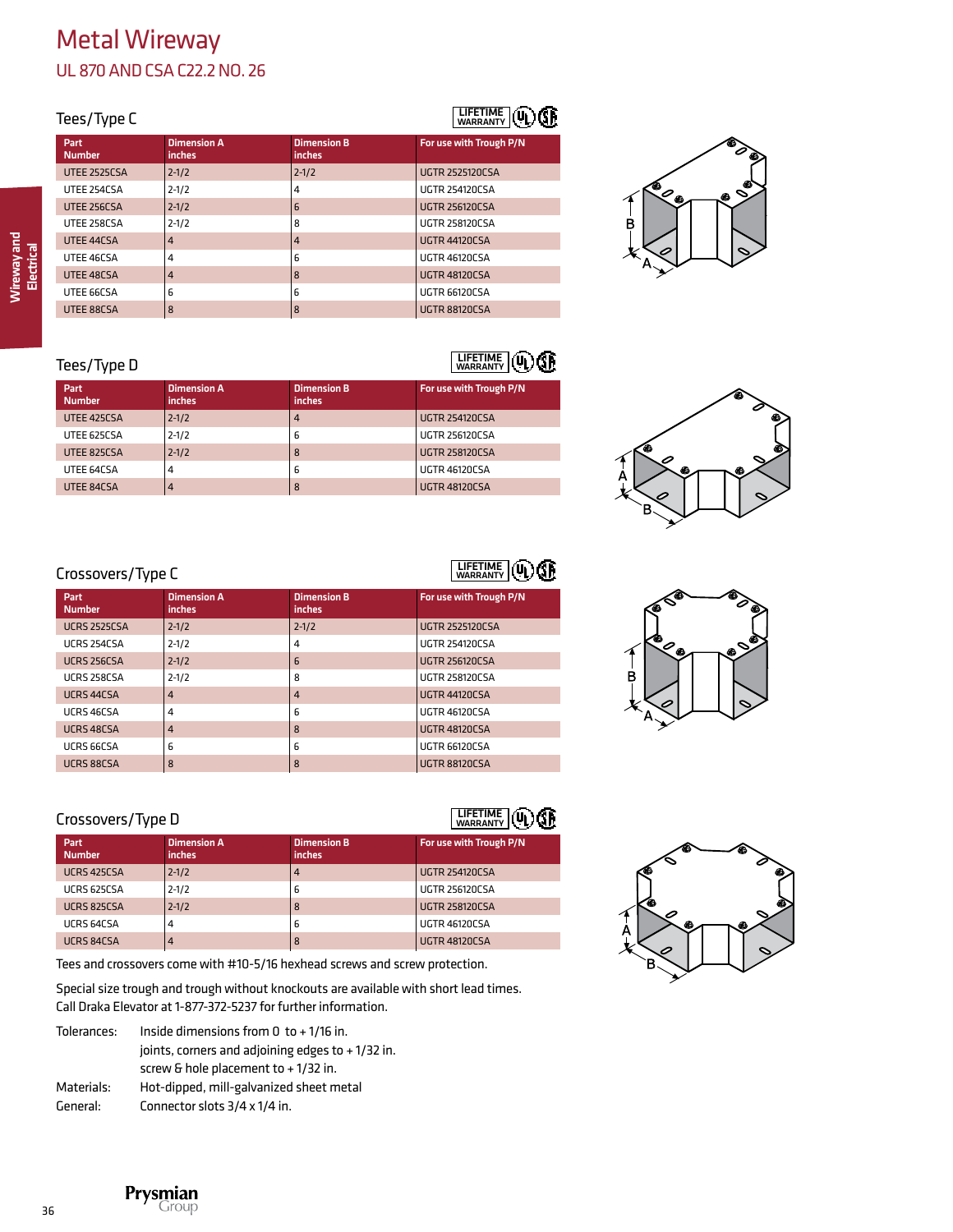#### Couplings

| Part<br><b>Number</b> | <b>Dimension A</b><br>inches | <b>Dimension B</b><br>inches |
|-----------------------|------------------------------|------------------------------|
| <b>UCON 2525CSA</b>   | $2 - 1/8$                    | $2 - 7/16$                   |
| UCON 254CSA           | $2 - 1/8$                    | $3 - 15/16$                  |
| UCON 256CSA           | $2 - 1/8$                    | $5 - 15/16$                  |
| UCON 258CSA           | $2 - 1/8$                    | $7 - 15/16$                  |
| UCON 44CSA            | $3 - 5/8$                    | $3 - 15/16$                  |
| UCON 46CSA            | $3 - 5/8$                    | $5 - 15/16$                  |
| UCON 48CSA            | $3 - 5/8$                    | $7 - 15/16$                  |
| UCON 66CSA            | $5 - 5/8$                    | $5 - 15/16$                  |
| UCON 88CSA            | $7 - 5/8$                    | $7 - 15/16$                  |



#### Panel connectors

#### Part Dimension A Dimension B Number inches inches UPCN 2525CSA 2-1/8 2-1/8 2-7/16 UPCN 254CSA 2-1/8 3-15/16 UPCN 256CSA 2-1/8 3.15/16 UPCN 258CSA 2-1/8 2002 2003 2004 2-15/16 UPCN 44CSA 3-5/8 3-15/16 UPCN 46CSA 3-5/8 5-15/16 UPCN 48CSA 3-5/8 7-15/16 UPCN 66CSA  $5-5/8$  5-15/16 UPCN 88CSA 7-5/8 7-15/16 LIFETIME WARRANTY



#### End plates

| End plates            | LIFETIME  <br>$\circledR$<br><b>WARRANTY</b> |                              |
|-----------------------|----------------------------------------------|------------------------------|
| Part<br><b>Number</b> | <b>Dimension A</b><br><i>inches</i>          | <b>Dimension B</b><br>inches |
| <b>UEPT 2525CSA</b>   | $2 - 1/8$                                    | $2 - 7/16$                   |
| UEPT 254CSA           | $2 - 1/8$                                    | $3 - 15/16$                  |
| UEPT 256CSA           | $2 - 1/8$                                    | $5 - 15/16$                  |
| UEPT 258CSA           | $2 - 1/8$                                    | $7 - 15/16$                  |
| UEPT 44CSA            | $3 - 5/8$                                    | $3 - 15/16$                  |
| UEPT 46CSA            | $3 - 5/8$                                    | $5 - 15/16$                  |
| UEPT 48CSA            | $3 - 5/8$                                    | $7 - 15/16$                  |
| UEPT 66CSA            | $5 - 5/8$                                    | $5 - 15/16$                  |
| <b>UEPT 88CSA</b>     | $7 - 5/8$                                    | $7 - 15/16$                  |

# R

## Insulated bushings

| Part<br><b>Number</b> | <b>Dimension A</b><br>inches | <b>Dimension B</b><br>inches |
|-----------------------|------------------------------|------------------------------|
| <b>UISB 2525CSA</b>   | $2 - 1/8$                    | $2 - 7/16$                   |
| UISB 254CSA           | $2 - 1/8$                    | $3-15/16$                    |
| <b>UISB 256CSA</b>    | $2 - 1/8$                    | $5 - 15/16$                  |
| UISB 258CSA           | $2 - 1/8$                    | $7 - 15/16$                  |
| UISB 44CSA            | $3 - 5/8$                    | $3-15/16$                    |
| UISB 46CSA            | $3 - 5/8$                    | $5 - 15/16$                  |
| UISB 48CSA            | $3 - 5/8$                    | $7 - 15/16$                  |
| UISB 66CSA            | $5 - 5/8$                    | $5 - 15/16$                  |
| UISB 88CSA            | $7 - 5/8$                    | $7 - 15/16$                  |

Special size trough and trough without knockouts are available with short lead times.

Call Draka Elevator at 1-877-372-5237 for further information.

# LIFETIME WARRANTY

LIFETIME WARRANTY